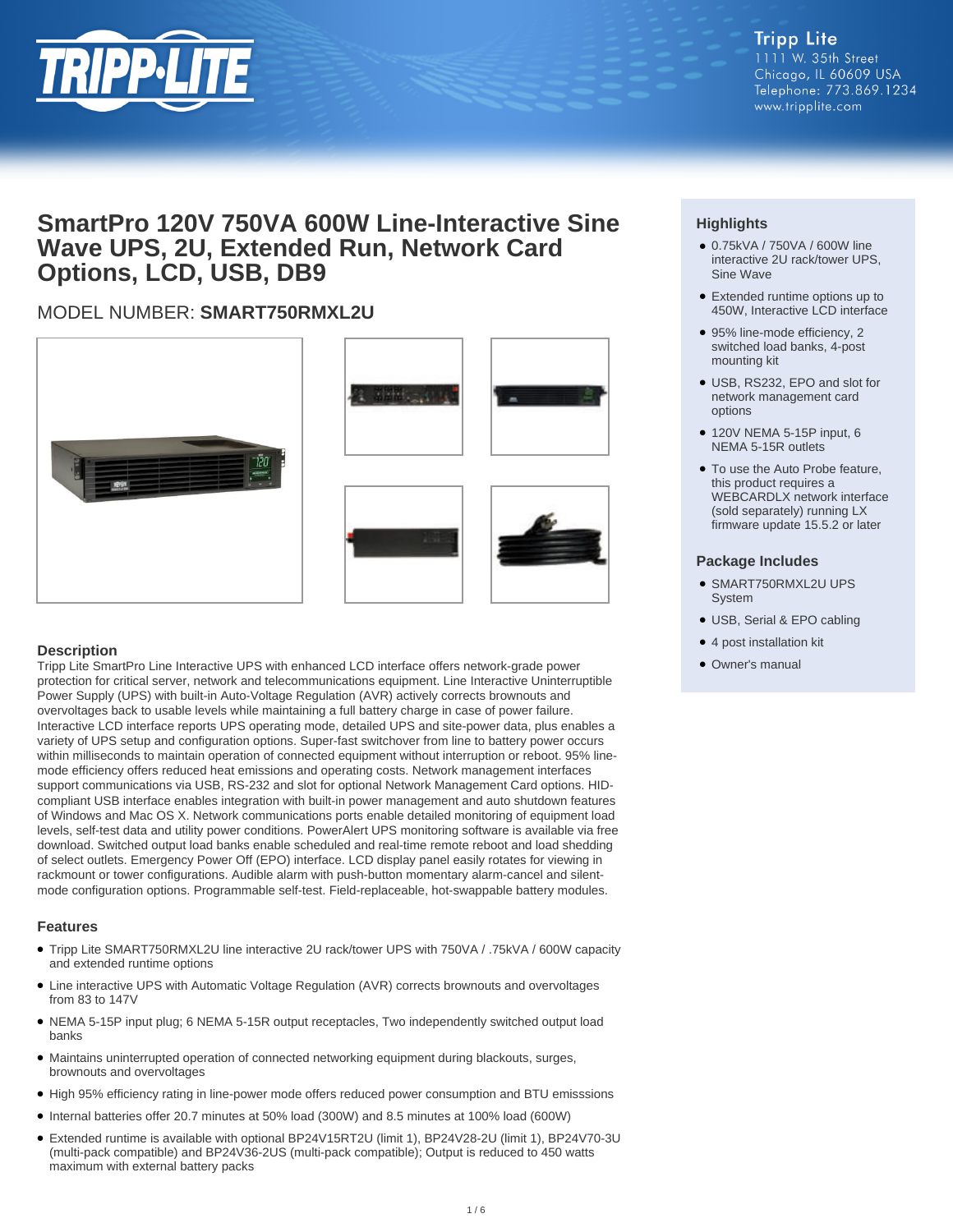

- External battery configurations require the use of Tripp Lite's External Battery Configuration Software (see manual)
- Hot-swappable, user-replaceable internal batteries and external battery packs can be replaced with no disruption to connected equipment
- Intelligent battery management system extends battery life
- Front panel LCD monitoring screen with MODE and ENTER buttons reports operating mode with 5-bar battery charge graphic, plus 7 selectable screens of detailed UPS and site power information
- LCD interface also supports a number of advanced user setup and operating preferences
- Ships with 4 post rackmount installation hardware; Optional 2POSTRMKITWM enables 2 post rackmount/wallmount installation; Optional 2-9USTAND enables tower placement
- Built-in USB, RS-232 and slot for optional Network Management Card options
- Compatible with Tripp Lite UPS management card options TLNETCARD, WEBCARDLX, SNMPWEBCARD and RELAYIOCARD
- HID-compliant USB interface enables integration with built-in power management and auto shutdown features of Windows and Mac OS X
- USB & Serial ports enable data-saving unattended shutdown when used with Tripp Lite's PowerAlert software, available via FREE download from [www.tripplite.com/poweralert](https://www.tripplite.com/poweralert)
- Built-in Emergency Power Off (EPO) interface with cable

# **Specifications**

| <b>OVERVIEW</b>                       |                                                                                    |  |
|---------------------------------------|------------------------------------------------------------------------------------|--|
| <b>UPC Code</b>                       | 037332123527                                                                       |  |
|                                       |                                                                                    |  |
| UPS Type                              | Line-Interactive                                                                   |  |
| <b>INPUT</b>                          |                                                                                    |  |
| Rated input current (Maximum Load)    | 7.5A                                                                               |  |
| Nominal Input Voltage(s) Supported    | <b>120V AC</b>                                                                     |  |
| <b>UPS Input Connection Type</b>      | $5-15P$                                                                            |  |
| <b>Input Circuit Breakers</b>         | 10A                                                                                |  |
| UPS Input Cord Length (ft.)           | 10                                                                                 |  |
| UPS Input Cord Length (m)             | 3.1                                                                                |  |
| <b>Recommended Electrical Service</b> | 15A 120V                                                                           |  |
| Input Phase                           | Single-Phase                                                                       |  |
| <b>OUTPUT</b>                         |                                                                                    |  |
| Output Volt Amp Capacity (VA)         | 750                                                                                |  |
| Output Watt Capacity (Watts)          | 600                                                                                |  |
| <b>Output Capacity Details</b>        | 6.3A. Output is reduced to 450 watts maximum when used with external battery packs |  |
| Power Factor                          | 0.8                                                                                |  |
| Nominal Voltage Details               | 120v nominal output in battery mode                                                |  |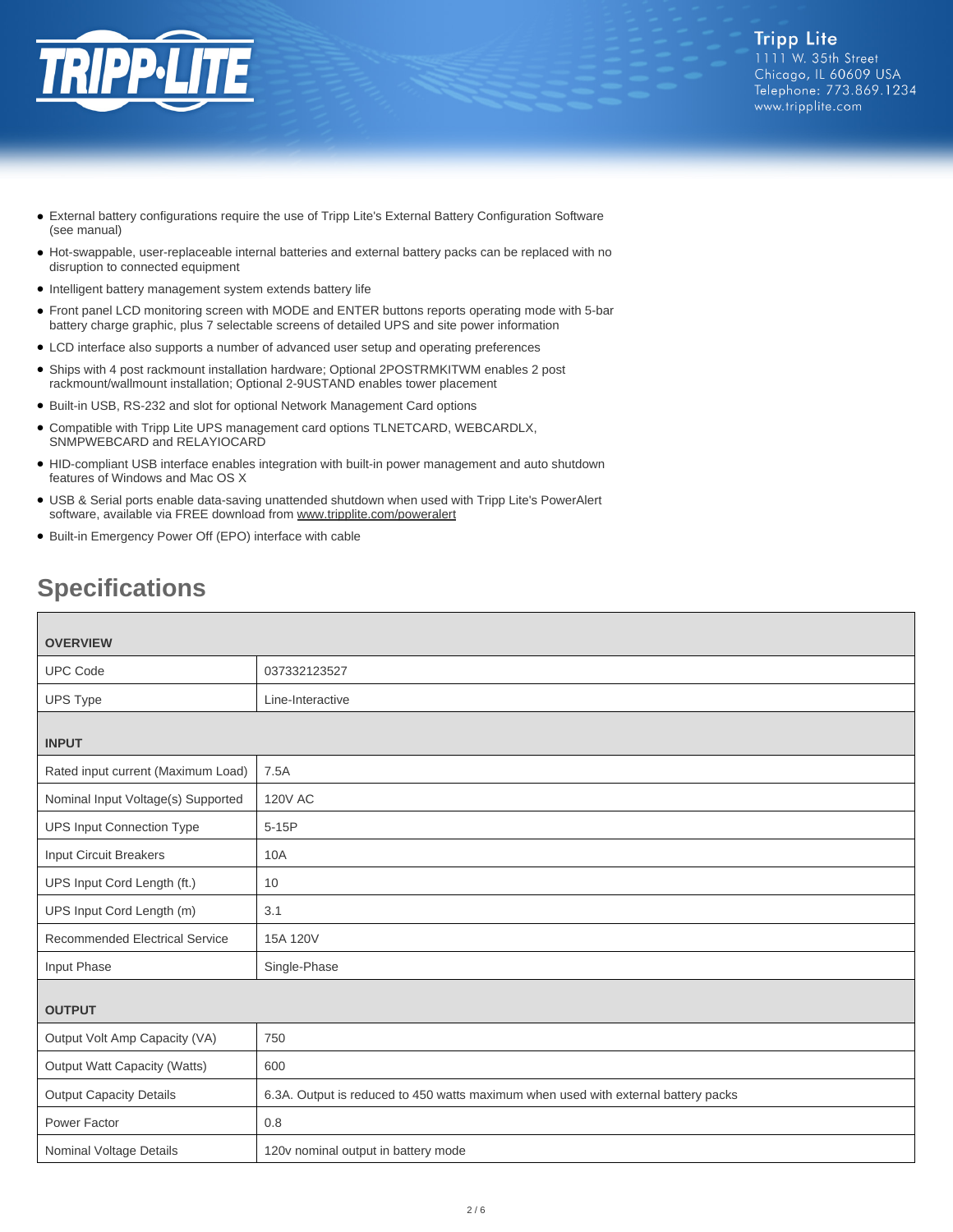

| <b>Frequency Compatibility</b>                     | 60 Hz                                                                                                                                                                                                                                                                                                                                                                                                                                                                                                                                                                                                                                                                                                                                                                               |
|----------------------------------------------------|-------------------------------------------------------------------------------------------------------------------------------------------------------------------------------------------------------------------------------------------------------------------------------------------------------------------------------------------------------------------------------------------------------------------------------------------------------------------------------------------------------------------------------------------------------------------------------------------------------------------------------------------------------------------------------------------------------------------------------------------------------------------------------------|
| <b>Frequency Compatibility Details</b>             | Output is regulated to +/-0.05Hz when input frequency exceeds +/-5Hz of nominal.                                                                                                                                                                                                                                                                                                                                                                                                                                                                                                                                                                                                                                                                                                    |
| Output Voltage Regulation (Line<br>Mode)           | $-21\%$ , $+8\%$                                                                                                                                                                                                                                                                                                                                                                                                                                                                                                                                                                                                                                                                                                                                                                    |
| <b>Output Voltage Regulation (Battery</b><br>Mode) | $+/- 5%$                                                                                                                                                                                                                                                                                                                                                                                                                                                                                                                                                                                                                                                                                                                                                                            |
| <b>Load Management Receptacles</b>                 | Two switchable two-outlet 5-15R load banks                                                                                                                                                                                                                                                                                                                                                                                                                                                                                                                                                                                                                                                                                                                                          |
| Output AC Waveform (AC Mode)                       | Sine wave                                                                                                                                                                                                                                                                                                                                                                                                                                                                                                                                                                                                                                                                                                                                                                           |
| <b>Output AC Waveform (Battery</b><br>Mode)        | Pure Sine wave                                                                                                                                                                                                                                                                                                                                                                                                                                                                                                                                                                                                                                                                                                                                                                      |
| Nominal Output Voltage(s)<br>Supported             | 110V; 115V; 120V                                                                                                                                                                                                                                                                                                                                                                                                                                                                                                                                                                                                                                                                                                                                                                    |
| <b>Output Receptacles</b>                          | $(6)$ 5-15R                                                                                                                                                                                                                                                                                                                                                                                                                                                                                                                                                                                                                                                                                                                                                                         |
| Individually Controllable Load Banks               | Yes                                                                                                                                                                                                                                                                                                                                                                                                                                                                                                                                                                                                                                                                                                                                                                                 |
| <b>BATTERY</b>                                     |                                                                                                                                                                                                                                                                                                                                                                                                                                                                                                                                                                                                                                                                                                                                                                                     |
| <b>Battery Type</b>                                | Valve Regulated Lead Acid (VRLA)                                                                                                                                                                                                                                                                                                                                                                                                                                                                                                                                                                                                                                                                                                                                                    |
| Full Load Runtime (min.)                           | 8.3 min. (600w)                                                                                                                                                                                                                                                                                                                                                                                                                                                                                                                                                                                                                                                                                                                                                                     |
| Half Load Runtime (min.)                           | 20.7 min. (300w)                                                                                                                                                                                                                                                                                                                                                                                                                                                                                                                                                                                                                                                                                                                                                                    |
| <b>Expandable Battery Runtime</b>                  | Extended runtime supported via optional external battery packs                                                                                                                                                                                                                                                                                                                                                                                                                                                                                                                                                                                                                                                                                                                      |
| <b>Expandable Runtime</b>                          | Yes                                                                                                                                                                                                                                                                                                                                                                                                                                                                                                                                                                                                                                                                                                                                                                                 |
| <b>External Battery Pack Compatibility</b>         | <a class="productLink" href="//www.tripplite.com/External-24V-2U-Rack-Tower-Battery-Pack-for-select-Tripp-&lt;br&gt;Lite-UPS-Systems~BP24V15RT2U">BP24V15RT2U</a> (limit 1); <a <br="" class="productLink">href="//www.tripplite.com/External-24V-2U-Rack-Tower-Battery-Pack-select-Tripp-Lite-UPS-Systems~BP24V28-<br/>2U"&gt;BP24V28-2U</a> (limit 1); <a class="productLink" href="//www.tripplite.com/External-24V-3U-&lt;br&gt;Rack-Tower-Battery-Pack-select-Tripp-Lite-UPS-Systems-BP24V70-3U">BP24V70-3U</a> (multi-pack<br>compatible); <a class="productLink" href="//www.tripplite.com/external-24v-2u-rack-mount-battery-pack-for-&lt;br&gt;tripp-lite-ups-systems-SMART750-SU750-SU1000-SUINT1000-and-more~BP24V36-2US">BP24V36-<br/>2US</a> : (multi-pack compatible) |
| DC System Voltage (VDC)                            | 24                                                                                                                                                                                                                                                                                                                                                                                                                                                                                                                                                                                                                                                                                                                                                                                  |
| Battery Recharge Rate (Included<br>Batteries)      | Less than 4.5 hours from 10% to 90% (typical, full load discharge)                                                                                                                                                                                                                                                                                                                                                                                                                                                                                                                                                                                                                                                                                                                  |
| <b>Battery Access</b>                              | Front panel battery access door                                                                                                                                                                                                                                                                                                                                                                                                                                                                                                                                                                                                                                                                                                                                                     |
| Internal UPS Replacement Battery<br>Cartridge      | See Tripp Lite UPS Replacement battery selector                                                                                                                                                                                                                                                                                                                                                                                                                                                                                                                                                                                                                                                                                                                                     |
| <b>Battery Replacement Description</b>             | Hot-swappable, user replaceable batteries                                                                                                                                                                                                                                                                                                                                                                                                                                                                                                                                                                                                                                                                                                                                           |
| <b>VOLTAGE REGULATION</b>                          |                                                                                                                                                                                                                                                                                                                                                                                                                                                                                                                                                                                                                                                                                                                                                                                     |
| Voltage Regulation Description                     | Automatic voltage regulation (AVR) maintains line power operation with an input voltage range of 83 to 147                                                                                                                                                                                                                                                                                                                                                                                                                                                                                                                                                                                                                                                                          |
| Overvoltage Correction                             | Input voltages between 128 and 147 are reduced by 12%                                                                                                                                                                                                                                                                                                                                                                                                                                                                                                                                                                                                                                                                                                                               |
| <b>Undervoltage Correction</b>                     | Input voltages between 83 and 107 are boosted by 14%                                                                                                                                                                                                                                                                                                                                                                                                                                                                                                                                                                                                                                                                                                                                |

#### **USER INTERFACE, ALERTS & CONTROLS**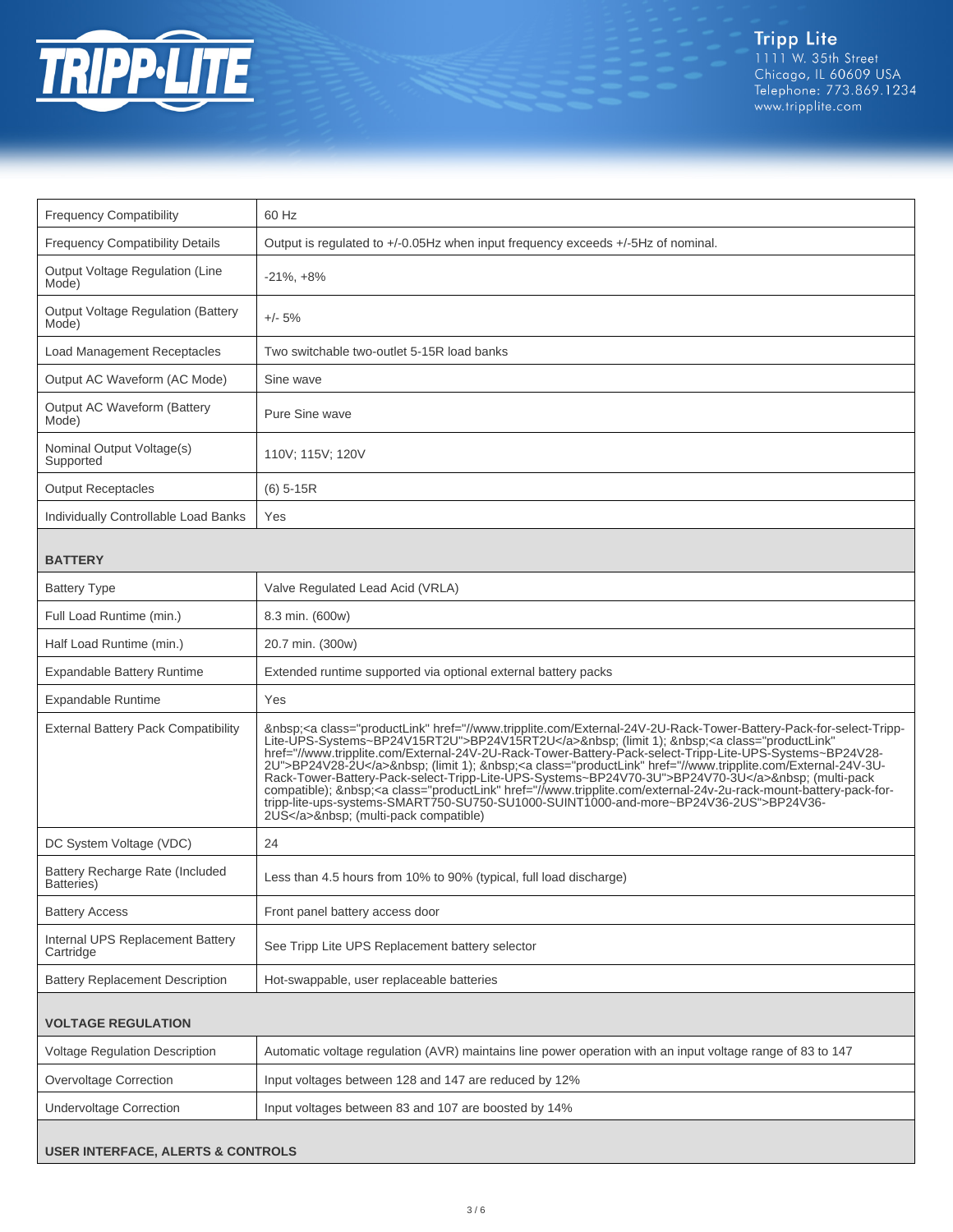

| Switches                                                         | 3 pushbutton switches control OFF / ON power status, MODE selection and MUTE / ENTER control functions                                                                                                                                                                                                                                                                                                                                                                                                                                                                                                                                                                                                                                                                                                                                                                                                                                                                                                                                                                                                                                                                                                                                                                                                                                                                                                                                                                                                                                                                                                                                                                                     |  |
|------------------------------------------------------------------|--------------------------------------------------------------------------------------------------------------------------------------------------------------------------------------------------------------------------------------------------------------------------------------------------------------------------------------------------------------------------------------------------------------------------------------------------------------------------------------------------------------------------------------------------------------------------------------------------------------------------------------------------------------------------------------------------------------------------------------------------------------------------------------------------------------------------------------------------------------------------------------------------------------------------------------------------------------------------------------------------------------------------------------------------------------------------------------------------------------------------------------------------------------------------------------------------------------------------------------------------------------------------------------------------------------------------------------------------------------------------------------------------------------------------------------------------------------------------------------------------------------------------------------------------------------------------------------------------------------------------------------------------------------------------------------------|--|
| <b>Alarm Cancel Operation</b>                                    | Power-fail alarm can be temporarily silenced using alarm-cancel switch; silent mode alarm configuration option<br>available                                                                                                                                                                                                                                                                                                                                                                                                                                                                                                                                                                                                                                                                                                                                                                                                                                                                                                                                                                                                                                                                                                                                                                                                                                                                                                                                                                                                                                                                                                                                                                |  |
| Audible Alarm                                                    | Audible alarm indicates UPS startup, power-failure, low-battery, overload, UPS fault and remote shutdown<br>conditions                                                                                                                                                                                                                                                                                                                                                                                                                                                                                                                                                                                                                                                                                                                                                                                                                                                                                                                                                                                                                                                                                                                                                                                                                                                                                                                                                                                                                                                                                                                                                                     |  |
| <b>LED</b> Indicators                                            | Front panel LCD information and configuration screen offers detailed UPS and site power status and operating data,<br>plus configuration of voltage, operating mode, alarm function and a variety of additional options (see manual for<br>detailed LCD configuration and monitoring options)                                                                                                                                                                                                                                                                                                                                                                                                                                                                                                                                                                                                                                                                                                                                                                                                                                                                                                                                                                                                                                                                                                                                                                                                                                                                                                                                                                                              |  |
| <b>SURGE / NOISE SUPPRESSION</b>                                 |                                                                                                                                                                                                                                                                                                                                                                                                                                                                                                                                                                                                                                                                                                                                                                                                                                                                                                                                                                                                                                                                                                                                                                                                                                                                                                                                                                                                                                                                                                                                                                                                                                                                                            |  |
| UPS AC Suppression Joule Rating                                  | 570                                                                                                                                                                                                                                                                                                                                                                                                                                                                                                                                                                                                                                                                                                                                                                                                                                                                                                                                                                                                                                                                                                                                                                                                                                                                                                                                                                                                                                                                                                                                                                                                                                                                                        |  |
| EMI / RFI AC Noise Suppression                                   | Yes                                                                                                                                                                                                                                                                                                                                                                                                                                                                                                                                                                                                                                                                                                                                                                                                                                                                                                                                                                                                                                                                                                                                                                                                                                                                                                                                                                                                                                                                                                                                                                                                                                                                                        |  |
| <b>PHYSICAL</b>                                                  |                                                                                                                                                                                                                                                                                                                                                                                                                                                                                                                                                                                                                                                                                                                                                                                                                                                                                                                                                                                                                                                                                                                                                                                                                                                                                                                                                                                                                                                                                                                                                                                                                                                                                            |  |
| Primary Form Factor                                              | Rackmount                                                                                                                                                                                                                                                                                                                                                                                                                                                                                                                                                                                                                                                                                                                                                                                                                                                                                                                                                                                                                                                                                                                                                                                                                                                                                                                                                                                                                                                                                                                                                                                                                                                                                  |  |
| <b>Cooling Method</b>                                            | Fan                                                                                                                                                                                                                                                                                                                                                                                                                                                                                                                                                                                                                                                                                                                                                                                                                                                                                                                                                                                                                                                                                                                                                                                                                                                                                                                                                                                                                                                                                                                                                                                                                                                                                        |  |
| <b>Included Mounting Accessory</b><br>Description                | Included 4POSTRAILKIT mounting bracket enables installation in 4 post racks from 20.5 to 36 inches (521 to<br>914mm)                                                                                                                                                                                                                                                                                                                                                                                                                                                                                                                                                                                                                                                                                                                                                                                                                                                                                                                                                                                                                                                                                                                                                                                                                                                                                                                                                                                                                                                                                                                                                                       |  |
| Installation Form Factors Supported<br>with Included Accessories | 4 post 19 inch rackmount                                                                                                                                                                                                                                                                                                                                                                                                                                                                                                                                                                                                                                                                                                                                                                                                                                                                                                                                                                                                                                                                                                                                                                                                                                                                                                                                                                                                                                                                                                                                                                                                                                                                   |  |
| Installation Form Factors Supported<br>with Optional Accessories | 2 post rackmount ( <a class="productLink" href="//www.tripplite.com/2-Post-Rack-Mount-Wall-Mount-Adapter-&lt;br&gt;Kit-select-Rack-Mount-UPS-Systems~2POSTRMKITWM">2POSTRMKITWM</a> ); 2-4 post front rail<br>rackmount ( <a class="productLink" href="//www.tripplite.com/Heavy-Duty-2-post-Front-Mounting-Ear-&lt;br&gt;Kit~UPSHDEARKIT">UPSHDEARKIT</a> ); 4 post rackmount short-depth ( <a <br="" class="productLink">href="//www.tripplite.com/4-Post-1U-Universal-Adjustable-Rack-Mount-Shelf-Kit-for-Wall-Mount-<br/>Racks~4POSTRAILKITWM"&gt;4POSTRAILKITWM</a> ); Tower ( <a <br="" class="productLink">href="//www.tripplite.com/2U-9U-Tower-Stand-Kit-select-Rack-Mount-UPS-Systems~2-9USTAND"&gt;2-<br/>9USTAND</a> ); Wallmount ( <a class="productLink" href="//www.tripplite.com/2U-9U-Tower-Stand-Kit-select-Rack-Mount-UPS-&lt;br&gt;Systems~2-9USTAND" productlink"="">2-9USTAND</a> enables upright tower UPS placement; <a<br>class="productLink" href="//www.tripplite.com/2-Post-Rack-Mount-Wall-Mount-Adapter-Kit-select-Rack-Mount-UPS-<br/>Systems~2POSTRMKITWM"&gt;2POSTRMKITWM  enables wall-mount and 2-post rackmount installation;<br/> <a class="productLink" href="//www.tripplite.com/4-Post-1U-Universal-Adjustable-Rack-Mount-Shelf-Kit-for-&lt;br&gt;Wall-Mount-Racks~4POSTRAILKITWM">4POSTRAILKITWM</a>  enables installation in 4-post short-depth<br/>racks from 14.5 to 23.5 inches (368 to 597mm);  <a class="productLink" href="//www.tripplite.com/Heavy-&lt;br&gt;Duty-2-post-Front-Mounting-Ear-Kit~UPSHDEARKIT">UPSHDEARKIT</a>  enables installation in 2 or 4-post<br/>racks using front vertical rails only, without rear support</a<br> |  |
| Primary UPS Depth (mm)                                           | 334                                                                                                                                                                                                                                                                                                                                                                                                                                                                                                                                                                                                                                                                                                                                                                                                                                                                                                                                                                                                                                                                                                                                                                                                                                                                                                                                                                                                                                                                                                                                                                                                                                                                                        |  |
| Primary UPS Height (mm)                                          | 88                                                                                                                                                                                                                                                                                                                                                                                                                                                                                                                                                                                                                                                                                                                                                                                                                                                                                                                                                                                                                                                                                                                                                                                                                                                                                                                                                                                                                                                                                                                                                                                                                                                                                         |  |
| Primary UPS Width (mm)                                           | 441                                                                                                                                                                                                                                                                                                                                                                                                                                                                                                                                                                                                                                                                                                                                                                                                                                                                                                                                                                                                                                                                                                                                                                                                                                                                                                                                                                                                                                                                                                                                                                                                                                                                                        |  |
| Rack Height                                                      | 2U                                                                                                                                                                                                                                                                                                                                                                                                                                                                                                                                                                                                                                                                                                                                                                                                                                                                                                                                                                                                                                                                                                                                                                                                                                                                                                                                                                                                                                                                                                                                                                                                                                                                                         |  |
| Shipping Dimensions (hwd / cm)                                   | 22.10 x 47.24 x 59.18                                                                                                                                                                                                                                                                                                                                                                                                                                                                                                                                                                                                                                                                                                                                                                                                                                                                                                                                                                                                                                                                                                                                                                                                                                                                                                                                                                                                                                                                                                                                                                                                                                                                      |  |
| Shipping Dimensions (hwd / in.)                                  | 8.70 x 18.60 x 23.30                                                                                                                                                                                                                                                                                                                                                                                                                                                                                                                                                                                                                                                                                                                                                                                                                                                                                                                                                                                                                                                                                                                                                                                                                                                                                                                                                                                                                                                                                                                                                                                                                                                                       |  |
| Shipping Weight (kg)                                             | 20.64                                                                                                                                                                                                                                                                                                                                                                                                                                                                                                                                                                                                                                                                                                                                                                                                                                                                                                                                                                                                                                                                                                                                                                                                                                                                                                                                                                                                                                                                                                                                                                                                                                                                                      |  |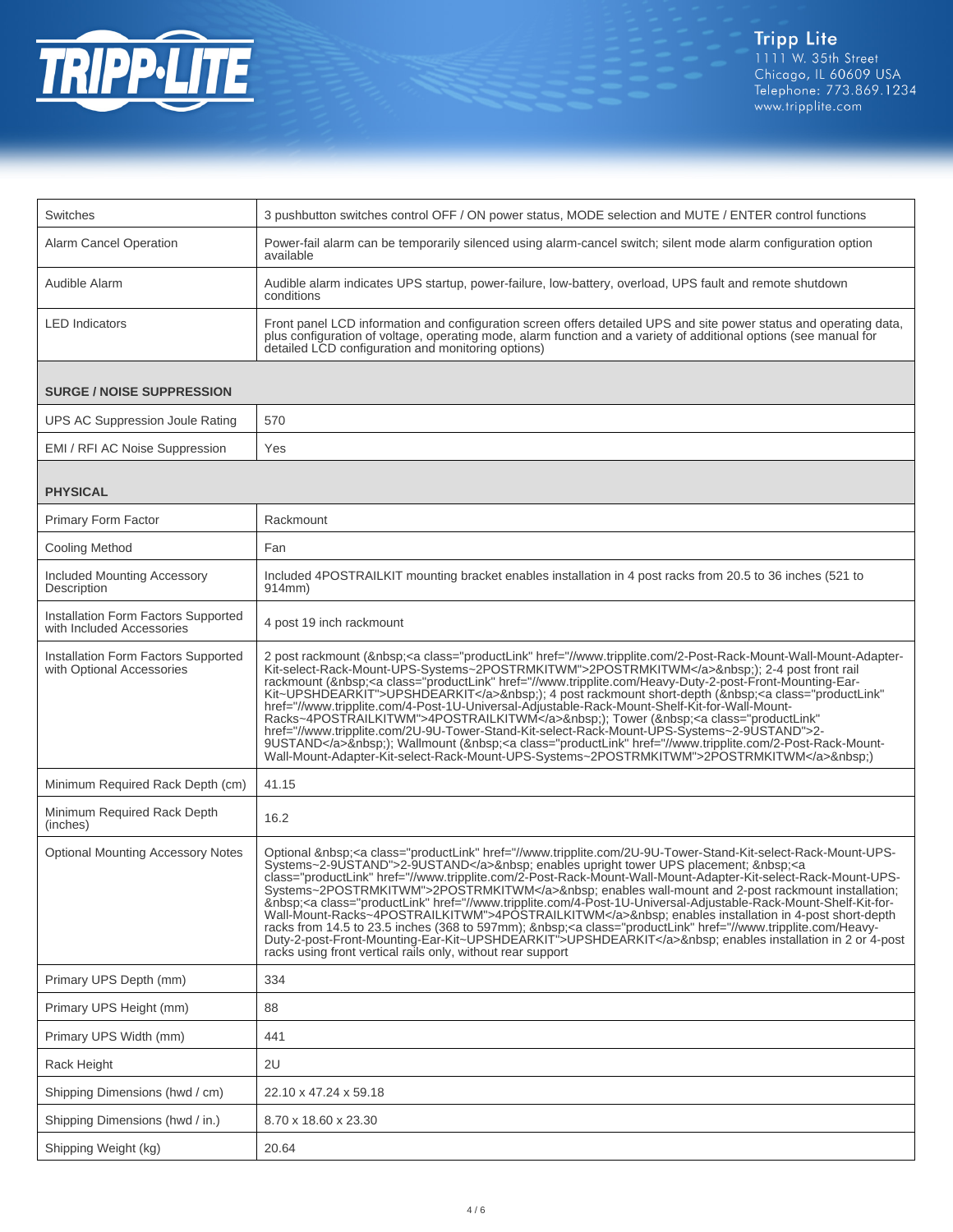

| Shipping Weight (lbs.)                              | 45.50                                                                                                                                                                                                                                                                                                                                                                                                          |  |
|-----------------------------------------------------|----------------------------------------------------------------------------------------------------------------------------------------------------------------------------------------------------------------------------------------------------------------------------------------------------------------------------------------------------------------------------------------------------------------|--|
| <b>UPS Housing Material</b>                         | <b>Steel</b>                                                                                                                                                                                                                                                                                                                                                                                                   |  |
| <b>UPS Power Module Dimensions</b><br>(hwd, cm)     | 8.76 x 44.07 x 33.40                                                                                                                                                                                                                                                                                                                                                                                           |  |
| <b>UPS Power Module Dimensions</b><br>(hwd, in.)    | 3.45 x 17.35 x 13.15                                                                                                                                                                                                                                                                                                                                                                                           |  |
| UPS Power Module Weight (kg)                        | 16.06                                                                                                                                                                                                                                                                                                                                                                                                          |  |
| UPS Power Module Weight (lbs.)                      | 35.4                                                                                                                                                                                                                                                                                                                                                                                                           |  |
| <b>ENVIRONMENTAL</b>                                |                                                                                                                                                                                                                                                                                                                                                                                                                |  |
| <b>Operating Temperature Range</b>                  | +32 to +104 degrees Fahrenheit / 0 to +40 degrees Celsius                                                                                                                                                                                                                                                                                                                                                      |  |
| Storage Temperature Range                           | +5 to +122 degrees Fahrenheit / -15 to +50 degrees Celsius                                                                                                                                                                                                                                                                                                                                                     |  |
| <b>Relative Humidity</b>                            | 0 to 95%, non-condensing                                                                                                                                                                                                                                                                                                                                                                                       |  |
| AC Mode BTU / Hr. (Full Load)                       | 109                                                                                                                                                                                                                                                                                                                                                                                                            |  |
| AC Mode Efficiency Rating (100%<br>Load)            | 95%                                                                                                                                                                                                                                                                                                                                                                                                            |  |
| AC Economy Mode Efficiency Rating<br>$(100\%$ Load) | 0.95                                                                                                                                                                                                                                                                                                                                                                                                           |  |
| Operating Elevation (ft.)                           | 6561 ft. (2000 m) above sea level                                                                                                                                                                                                                                                                                                                                                                              |  |
| Audible Noise                                       | 45 dBA maximum, front side 1m                                                                                                                                                                                                                                                                                                                                                                                  |  |
| <b>COMMUNICATIONS</b>                               |                                                                                                                                                                                                                                                                                                                                                                                                                |  |
|                                                     |                                                                                                                                                                                                                                                                                                                                                                                                                |  |
| Network Management Cards                            | SNMPWEBCARD; <a class="productLink" href="//www.tripplite.com/Web-Management-Accessory-Card-&lt;br&gt;SmartPro-SmartOnline-UPS-Systems~TLNETCARD">TLNETCARD</a> ; <a <br="" class="productLink">href="//www.tripplite.com/Web-Management-Accessory-Card~WEBCARDLX"&gt;WEBCARDLX</a> ; <a<br>class="productLink" href="//www.tripplite.com/Programmable-Relay-I-O-<br/>Card~RELAYIOCARD"&gt;RELAYIOCARD </a<br> |  |
| Network Monitoring Port Description                 | Supports detailed monitoring of UPS and site power conditions                                                                                                                                                                                                                                                                                                                                                  |  |
| <b>PowerAlert Software</b>                          | For local monitoring via the UPS's built-in communication ports, download PowerAlert Local software at<br>https://www.tripplite.com/poweralert                                                                                                                                                                                                                                                                 |  |
| <b>Communications Cable</b>                         | USB and DB9 cabling included                                                                                                                                                                                                                                                                                                                                                                                   |  |
| <b>WatchDog Compatibility</b>                       | Supports Watchdog application, OS and hard-reboot restart options for remote applications                                                                                                                                                                                                                                                                                                                      |  |
| Network Management Card<br>Description              | Network management card optional                                                                                                                                                                                                                                                                                                                                                                               |  |
| <b>Communications Interface</b>                     | DB9 Serial; EPO (emergency power off); Slot for SNMP/Web interface; USB (HID enabled)                                                                                                                                                                                                                                                                                                                          |  |
| <b>LINE / BATTERY TRANSFER</b>                      |                                                                                                                                                                                                                                                                                                                                                                                                                |  |
| <b>Transfer Time</b>                                | 4 milliseconds (AC to battery mode), 2 milliseconds (Battery to AC mode)                                                                                                                                                                                                                                                                                                                                       |  |
| Low Voltage Transfer to Battery<br>Power (Setpoint) | 83                                                                                                                                                                                                                                                                                                                                                                                                             |  |